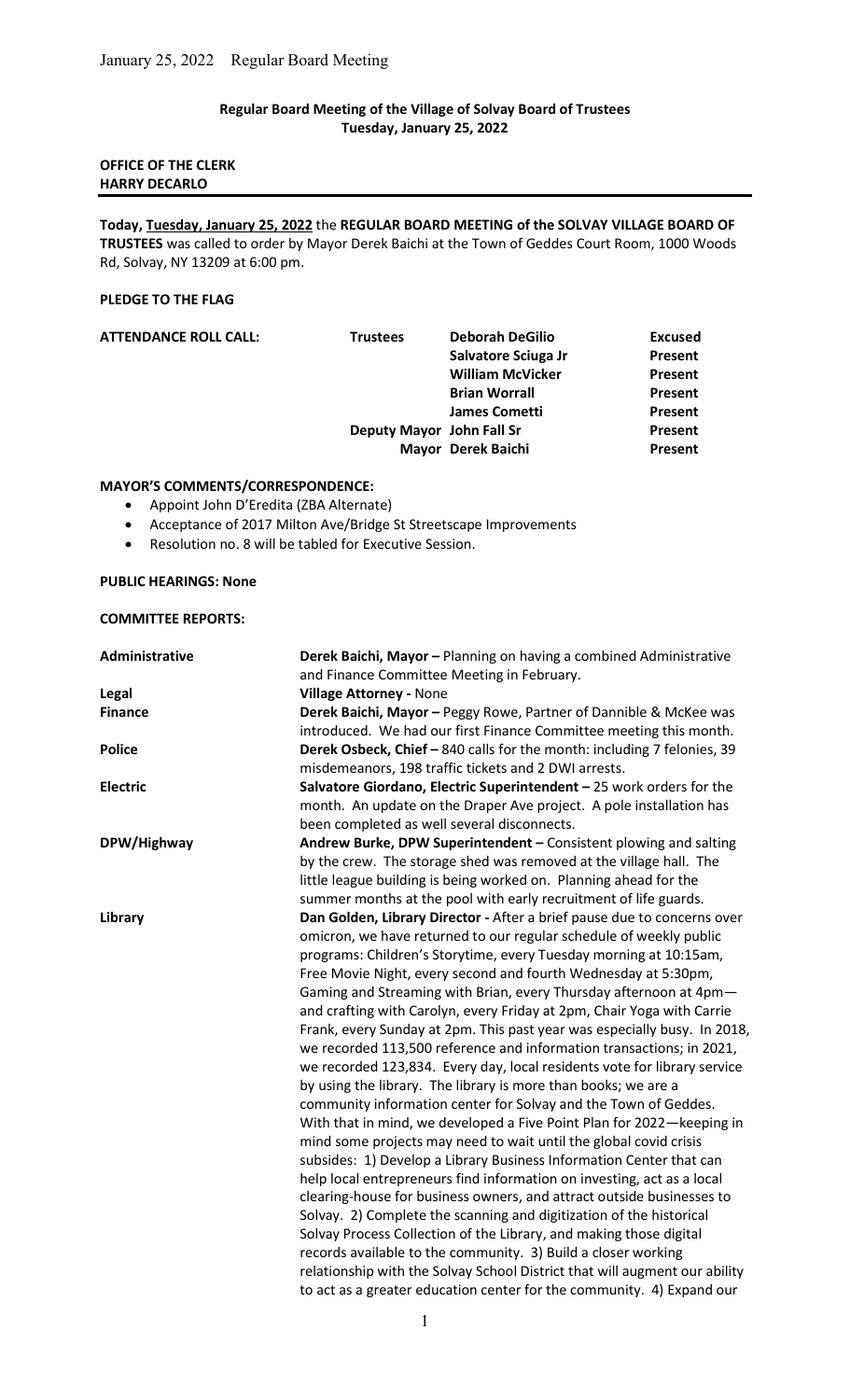|                                | Words on Wheels delivery service for homebound library patrons. We        |
|--------------------------------|---------------------------------------------------------------------------|
|                                | are working with Meals on Wheels; however, because we will be             |
|                                | working with a vulnerable clientele, we'll need to wait until local covid |
|                                | cases are down before we can fully implement this project. 5) Renovate    |
|                                | and refresh the Carnegie Building. We believe an interior renovation      |
|                                | would refresh and bring out the best qualities of our building, and       |
|                                | would transform the library into a brighter and more professional-        |
|                                | looking and welcoming facility-one that could be a feature tourist        |
|                                | attraction for the Village of Solvay. We greatly appreciate your support  |
|                                | of the Solvay Public Library, our public library for the past 118 years.  |
| Codes                          | Aaron Sauer, Code Enforcement - 8 new code violations for the month,      |
|                                | 7 violations of the fire code, one unfit for occupancy and 21 rental      |
|                                | inspections completed.                                                    |
| <b>Stormwater/Montrose Ave</b> | Mark Malley, Village Engineer - None                                      |

Mayor Baichi provided an update on the Solvay Pool and the new liner that was ordered. Briefing on the deer management plan, Boyd Ave Park (50k grant) for new playground equipment. Also, Montrose updates were given.

### Additional Resolutions from the Village Board: None

PUBLIC COMMENT: (Five Minute Time Limit Per Petitioner)

(1) John Maestri, village resident questioned if a property with boarded up windows is a code violation. (2) Joe Britton, village resident provided an update on the Solvay Tigers Little League. The winter clinic has begun and opening day is planned for May 7<sup>th</sup>. A request for true transparency was made. Questioned why trustees are not held accountable if they miss several board meetings.

#### RESOLUTIONS:

| 1. | $\bullet$<br>$\bullet$<br>$\bullet$<br>$\bullet$<br>Reimbursable Grant<br><b>MOTION: John Fall Sr</b><br><b>SECOND: William McVicker</b>                                                                                                              | from 12/1/21 to 12/31/21. (Total Cost to the Village is: \$7,900.00)<br>Invoice No. 0199820 - Project No. 114.232.001 - DASNY Grant | Authorization from the Board of Trustees to pay C&S Engineers \$13,445.00 for services rendered<br>Below are the specific projects that will be reimbursed through Grant or the County:<br>Invoice No. 0199818 - Project No. 114.224.001 - Tree Reimbursable Grant<br>Invoice No. 0199819 - Project No. 114.229.001 - Community Development Grant<br>Invoice No. 0199821 - Project No. 114.240.001 - Milton Avenue Paving Project |  |
|----|-------------------------------------------------------------------------------------------------------------------------------------------------------------------------------------------------------------------------------------------------------|-------------------------------------------------------------------------------------------------------------------------------------|-----------------------------------------------------------------------------------------------------------------------------------------------------------------------------------------------------------------------------------------------------------------------------------------------------------------------------------------------------------------------------------------------------------------------------------|--|
|    | AYES: 6                                                                                                                                                                                                                                               | <b>NAYES: 0</b>                                                                                                                     | <b>MOTION CARRIED</b>                                                                                                                                                                                                                                                                                                                                                                                                             |  |
| 2. | Board of Trustees.<br><b>MOTION: James Cometti</b><br><b>SECOND: Salvatore Sciuga Jr</b>                                                                                                                                                              | <b>NAYES: 0</b>                                                                                                                     | Authorization from the Board of Trustees to pay the Cerio Law Offices \$9,393.00 for services<br>rendered for the month of December 2021. A detailed list of charges has been provided to the                                                                                                                                                                                                                                     |  |
|    | AYES: 6                                                                                                                                                                                                                                               |                                                                                                                                     | <b>MOTION CARRIED</b>                                                                                                                                                                                                                                                                                                                                                                                                             |  |
| 3. | <b>MOTION: Salvatore Sciuga Jr</b><br><b>SECOND: Brian Worrall</b>                                                                                                                                                                                    |                                                                                                                                     | Authorization from the Board of Trustees to approve the minutes from the December 21, 2021<br>Regular Village Board Meeting and the Reading of the Minutes be herewith dispensed.                                                                                                                                                                                                                                                 |  |
|    | AYES: 6                                                                                                                                                                                                                                               | <b>NAYES: 0</b>                                                                                                                     | <b>MOTION CARRIED</b>                                                                                                                                                                                                                                                                                                                                                                                                             |  |
| 4. | Authorization from the Board of Trustees to approve the minutes from the January 4, 2022<br>Special Board/Organizational Meeting and the Reading of the Minutes be herewith dispensed.<br><b>MOTION: Brian Worrall</b><br><b>SECOND: John Fall Sr</b> |                                                                                                                                     |                                                                                                                                                                                                                                                                                                                                                                                                                                   |  |
|    | AYES: 6                                                                                                                                                                                                                                               | <b>NAYES: 0</b>                                                                                                                     | <b>MOTION CARRIED</b>                                                                                                                                                                                                                                                                                                                                                                                                             |  |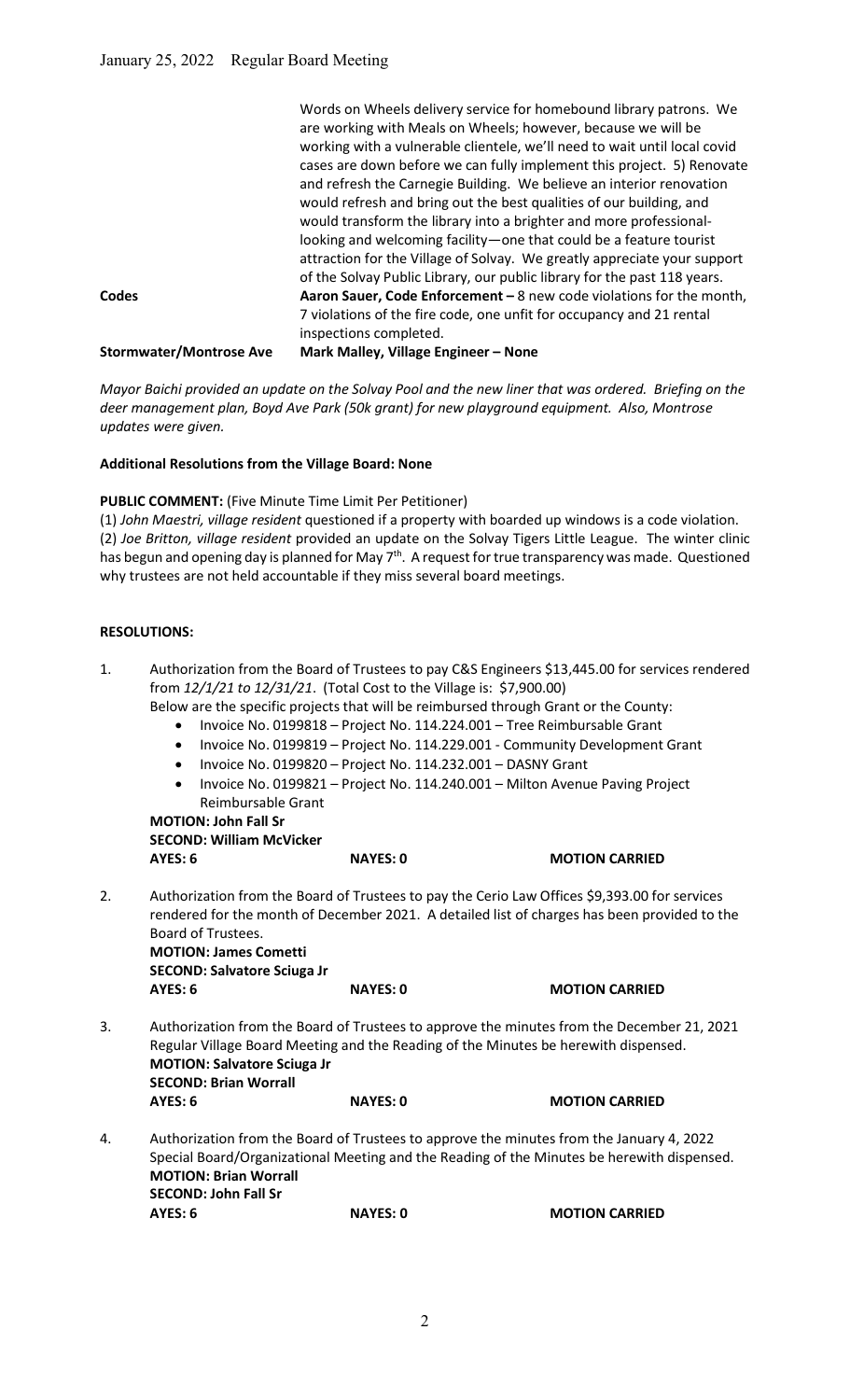5. Authorization from the Board of Trustees to purchase a PV200 Base system with Fuel Island Terminal from S&W Services, Inc, 6057 Corporate Drive, Syracuse, NY 13057 for the amount not to exceed \$12,797.60. The pricing includes startup fee, chip key reader, mounting bracket, pump control module, freight and installation. The Village of Solvay Sourcewell number is 136924. (Trustee Sciuga noted that the cost shall be split between departments) MOTION: John Fall Sr SECOND: James Cometti

|    | AYES: 6                      | <b>NAYES: 0</b> | <b>MOTION CARRIED</b>                                                                                                                                                                                                                                                                                                                                                                    |
|----|------------------------------|-----------------|------------------------------------------------------------------------------------------------------------------------------------------------------------------------------------------------------------------------------------------------------------------------------------------------------------------------------------------------------------------------------------------|
| 6. | <b>MOTION: James Cometti</b> |                 | Authorization from the Board of Trustees to purchase (2) Poly caster 8' 2.5 yd Electric salt<br>spreaders for \$8,935.50 each from Tony Rotella's Body Shop and Accessory Center, 450 Horan<br>Rd, Syracuse, NY 13209. The Sourcewell contract number is 080818-DDY. The purchase shall be<br>funded by the proceeds of the surplus equipment previously sent to Auctions International. |
|    | <b>SECOND: Brian Worrall</b> |                 |                                                                                                                                                                                                                                                                                                                                                                                          |

AYES: 6 NAYES: 0 MOTION CARRIED

7. Authorization from the Board of Trustees to approve the Revised 2019 Village of Solvay Employee Handbook. MOTION: Brian Worrall SECOND: John Fall Sr

 MOTION TO TABLE: Brian Worrall SECOND: William McVicker AYES: 6 NAYES: 0 MOTION CARRIED

- 8. Authorization from the Board of Trustees to compensate the following employees from the American Rescue Funds received. The check date shall be February 3, 2022:
	- DPW Union Employees \$1000 each, additional \$1000 each once second round of funding is received by the Village. (Exclude DPW Superintendent)
	- Electric Union Employees \$1000 each, additional \$1000 each once second round of funding is received by the Village. (Exclude Electric Superintendent)
	- Lisa Femano and Aaron Sauer \$1000 each, additional \$1000 each once second round of funding is received by the Village.
	- Sheryl Mazzocchi and Linda Feneck \$1500 each, additional \$1500 each once second round of funding is received by the Village.
	- Village Clerk-Treasurer \$2000, additional \$2000 once second round of funding is received by the Village.

 MOTION TO TABLE: Derek Baichi SECOND: John Fall Sr

AYES: 6 NAYES: 0 MOTION CARRIED

- 9. Authorization from the Board of Trustees to approve a budget amount not to exceed \$2500 per month for the accounting services provided by Dannible & McKee. MOTION: John Fall Sr SECOND: William McVicker AYES: 6 NAYES: 0 MOTION CARRIED
- 10. Authorization from the Board of Trustees to transfer the 2014 Ford Taurus Interceptor (VIN No. IFAHP2MK8EG182945) from the police department to the DPW for the use by the DPW Superintendent. This vehicle was previously approved by the Village Board to be sent to auction.

MOTION: James Cometti SECOND: Salvatore Sciuga Jr

 MOTION TO TABLE: James Cometti SECOND: Salvatore Sciuga Jr AYES: 6 NAYES: 0 MOTION CARRIED